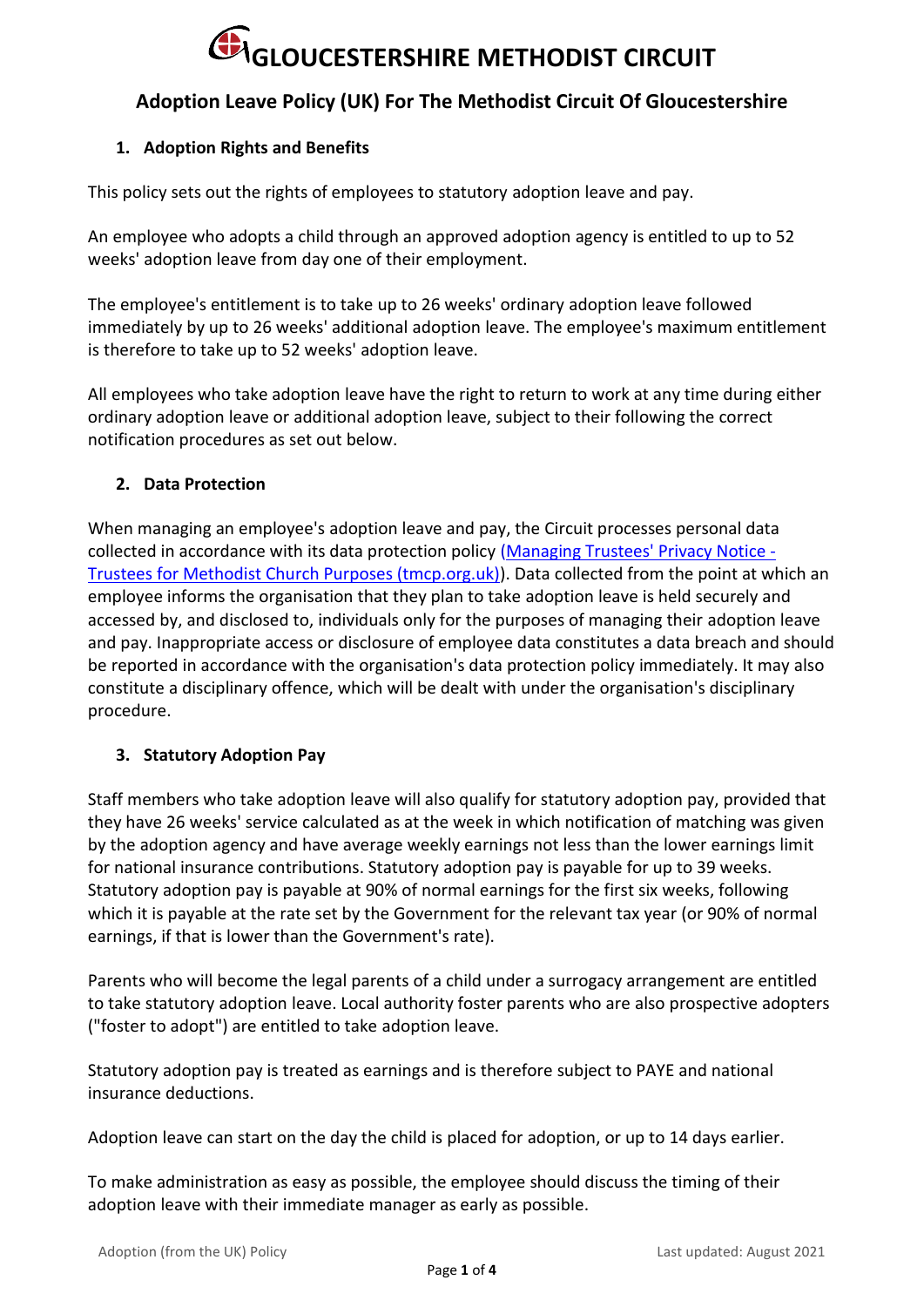### **GLOUCESTERSHIRE METHODIST CIRCUIT**

#### **4. Notice Requirements**

To be entitled to take adoption leave and receive statutory adoption pay, the employee is required to give the organisation written notification of their intention to take adoption leave no later than seven days after the date on which notification of the match with the child was provided by the adoption agency. Notice, which must be in writing if the organisation requests it, must specify the date the child is expected to be placed with the employee for adoption and the date the employee intends their adoption leave to start.

The employee is permitted to bring forward their adoption leave start date, provided that they advise the organisation in writing at least 28 days before the new start date or, if that is not possible, as soon as reasonably practicable. The employee may also postpone their adoption leave start date, provided that they advise the organisation in writing at least 28 days before the original proposed start date or, if that is not possible, as soon as reasonably practicable.

The employee must also, if the organisation requests it, provide evidence of entitlement to adoption leave and pay by producing a "matching certificate" from the adoption agency.

Within 28 days of receiving the employee's notice of intention to take adoption leave, the organisation will write to the employee confirming the latest date on which the employee must return to work after adoption leave.

#### **5. Time Off to Attend Adoption Appointments**

Employees who are adopting a child are entitled to take time off to attend adoption appointments.

An employee adopting a child alone is entitled to take paid time off to attend up to five adoption appointments (under s.57ZJ of the Employment Rights Act 1996). Where an employee is part of a couple jointly adopting a child, the couple can elect for one of them to take paid time off to attend up to five adoption appointments (under s.57ZJ of the Employment Rights Act 1996). The other can elect to take unpaid time off to attend up to two adoption appointments (under s.57ZL of the Employment Rights Act 1996).

The purpose of the appointment is to enable the employee [and their partner] to have contact with the child (for example, to bond with them before the placement) and for any other purpose connected with the adoption (for example, to meet with the professionals involved in the care of the child).

The appointment must have been arranged by or at the request of the adoption agency. The time off must be taken before the date of the child's placement for adoption with the employee.

*[The organisation will ask the individual for proof of the date and time of the appointment and that the appointment has been arranged by or at the request of the adoption agency (for example, a letter or email from the adoption agency).]*

*[In addition, if the employee is adopting jointly, the organisation will ask the individual to sign a declaration, to be submitted alongside the documentary evidence, confirming that they have elected to exercise their right under either s.57ZJ or s.57ZL of the Employment Rights Act 1996 to take time off to attend an adoption appointment. The organisation will ask for the declaration on the first occasion on which the individual asks for time off to attend an adoption appointment.]*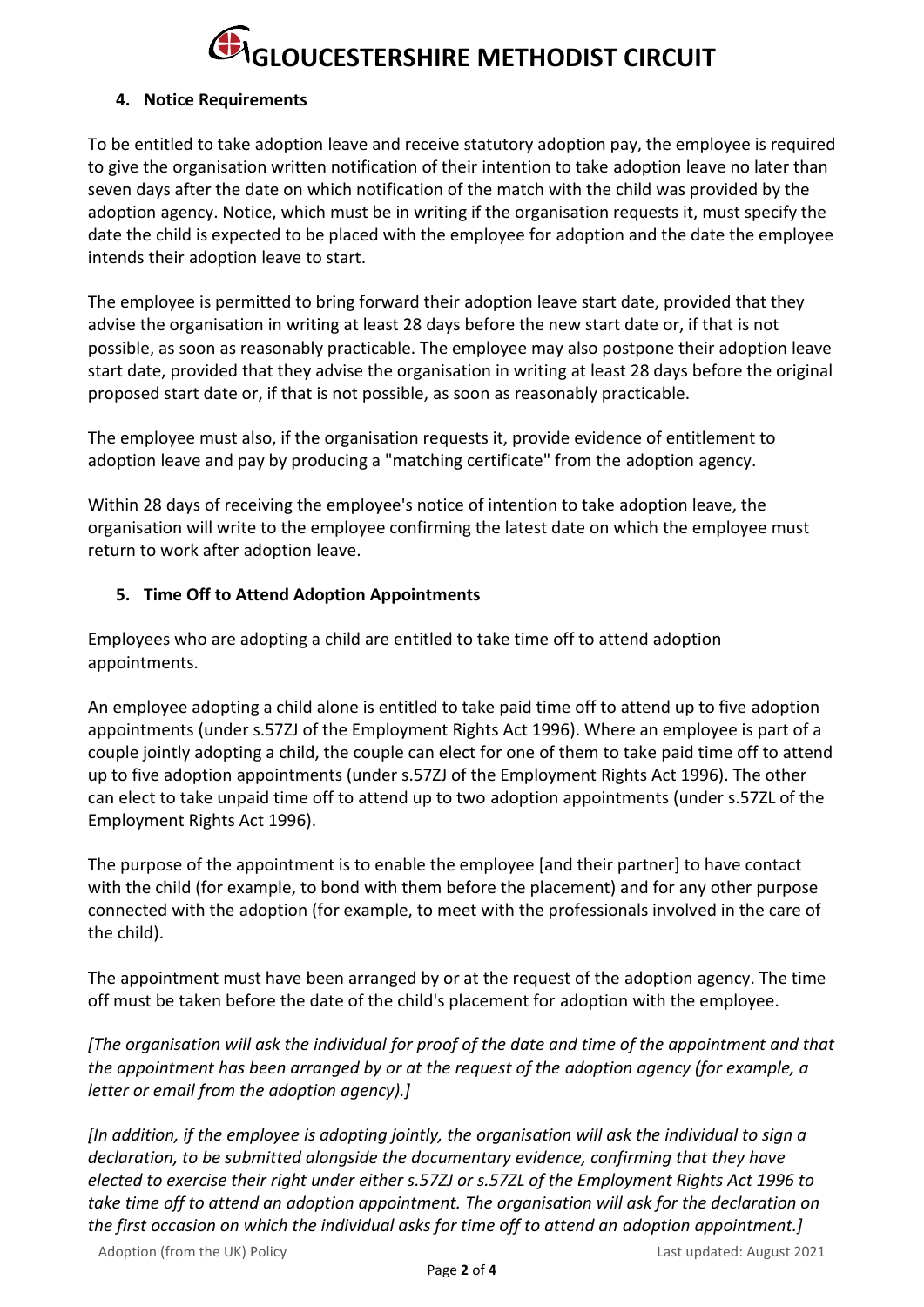### **GLOUCESTERSHIRE METHODIST CIRCUIT**

#### **6. Rights during Adoption Leave**

During ordinary adoption leave and additional adoption leave, all terms and conditions of the employee's contract except normal pay will continue. [Salary/wages] will be replaced by statutory adoption pay if the employee is eligible for it.

This means that, while sums payable by way of [wages/salary] will cease, all other benefits will remain in place. For example, holiday entitlement will continue to accrue and pension contributions will continue to be paid. [The employee will remain in the life assurance and private medical insurance schemes.]

Employees are encouraged to take any outstanding holiday due to them before the commencement of adoption leave.

#### **7. Contact during Adoption Leave**

The organisation reserves the right to maintain reasonable contact with employees during adoption leave. This may be to discuss employees' plans for return to work, to discuss any special arrangements to be made or training to be given to ease their return to work or to update them on developments at work during their absence.

#### **8. Keeping-In-Touch Days**

Employees can agree to work for the organisation (or to attend training) for up to 10 days during their adoption leave without that work bringing their adoption leave to an end and without loss of a week's statutory adoption pay. These are known as "keeping-in-touch" days. Any work carried out on a day shall constitute a day's work for these purposes.

The organisation has no right to require employees to carry out any work and employees have no right to undertake any work during their adoption leave. Any work undertaken, and the amount of salary paid for any work done on keeping-in-touch days, is entirely a matter for agreement between employees and the organisation.

#### **9. Returning to Work after Adoption Leave**

The employee may return to work at any time during ordinary adoption leave or additional adoption leave, provided that they give the appropriate notification. Alternatively, the employee may take their full period of adoption leave entitlement and return to work at the end of this period. If the employee wishes to return before the full period of adoption leave has elapsed, they must give at least eight weeks' notice in writing to the organisation of the date on which they intend to return.

The employee has the right to resume working in the same job if returning to work from ordinary adoption leave. If the employee returns to work after a period of additional adoption leave, they are entitled to return either to the same job or, if this is not reasonably practicable, to another suitable job that is on terms and conditions not less favourable.

#### **10. Non-Return to Work**

If an employee is unable to return to work at the end of their adoption leave because they are medically unfit, they should report their sickness absence and submit medical certification in the